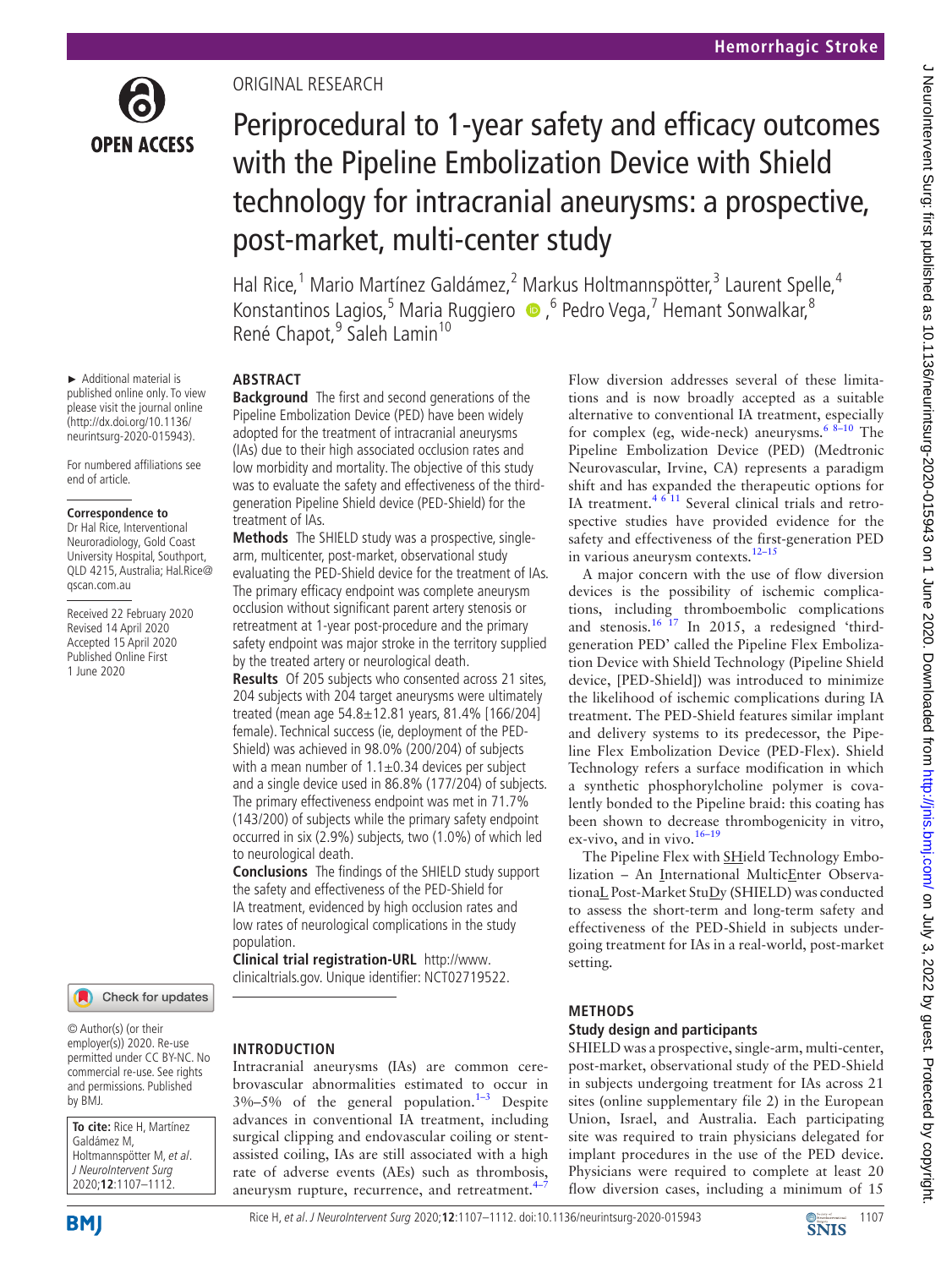# **Hemorrhagic Stroke**

with PEDs, and using the PED-Flex or the PED-Shield in at least five cases. The study population consisted of subjects with IAs who consented to the study procedures at participating centers. Eligible aneurysms included those acutely ruptured (with a Hunt and Hess grade of ≤3) provided that the PED-Shield was used in strict accordance with its Instructions for Use and intended use during the treatment regimen. When required by local regulations, the study protocol and informed consent or data release form were approved by a local ethics committee. Written consent was obtained from all subjects. Subject inclusion and exclusion criteria are presented in [online supplementary Table I.](https://dx.doi.org/10.1136/neurintsurg-2020-015943)

Data analysis was performed on the intent-to-treat (ITT) population, which included all consented subjects in whom deployment of the PED-Shield was attempted. The full analysis set (FAS) population is a subset of the ITT population that included only those in whom the PED-Shield was implanted.

## **Procedure and follow-up**

Endovascular PED deployment was performed per the manufacturer's Instructions for Use. Antiplatelet therapy was administered pre- and post-device placement as per the standard of care for patients with IAs undergoing flow diversion therapy. Follow-up evaluations were performed per the standard of care via hospital visit or telephone at approximately 1 ( $\pm$ 14 days), 3 ( $\pm$ 30 days), 6 ( $\pm$ 6 weeks), and 12 ( $\pm$ 8 weeks) months' postprocedure. Subjects were asked to confirm their current antiplatelet regimen and report any relevant AEs.

## **Study endpoints**

The primary efficacy endpoint was complete aneurysm occlusion defined as Raymond–Roy grade 1 without significant parent artery stenosis ( $\leq$ 50%) or retreatment of the target aneurysm at 6 months, 1year, or final follow-up. Occlusion and parent artery stenosis were assessed based on the last image available starting at the 6-month imaging window with preference for digital subtraction angiography (DSA), followed by CT angiography (CTA) and subsequently magnetic resonance angiography (MRA) imaging. The primary safety endpoint was any major stroke in the territory supplied by the treated artery or neurologic death at 1-year post-procedure. Stroke was defined as a focal neurological deficit of presumed vascular origin persisting for >24hours from symptom onset with a neuroimaging study or other quantitative study excluding the possibility of a different etiology. Stroke severity was adjudicated by a designated Clinical Events Committee (CEC) and deemed 'major' if the subject had an increase in National Institutes of Health Stroke Scale (NIHSS) score of  $\geq$ 4 persisting for 7 days or more, or 'minor' if the event resolved completely within 7 days or if the subject had an increase in NIHSS score ≤3.

Secondary safety endpoints included: major stroke in the territory supplied by the treated artery or neurological death at 30 days' post-procedure due to procedural complications; delayed intracerebral hemorrhage >30 days' post-procedure; and device deployment success rate at the target site. Investigators were required to report all AEs and serious adverse events (SAEs) with an underlying neurologic cause, bleeding events, and events deemed related to the study device or procedure. Neurological events of interest considered by the CEC included neurological death, stroke, intracranial hemorrhage, transient ischemic attack, cerebral infarction, focal neurological deficit, target aneurysm retreatment, ipsilateral cranial nerve palsy/neurological deficit, ipsilateral visual loss, and ipsilateral localized headache. An additional pre-specified safety analysis examined the occurrence of device-related neurological AEs at 1-year post-procedure. Event

relatedness to study treatment and a single proximate cause were determined by the CEC for each individual event.

# **Study committees**

To minimize bias, all secondary safety endpoints and reportable AEs were adjudicated by an independent CEC ([online supple](https://dx.doi.org/10.1136/neurintsurg-2020-015943)[mentary file 2](https://dx.doi.org/10.1136/neurintsurg-2020-015943)) comprised of three physicians knowledgeable in relevant disciplines and medical specialties. An Imaging Core Laboratory adjudicated safety events and qualitatively assessed aneurysm occlusion, wall apposition, and neck coverage by the PED-Shield (3mm coverage of the PED-Shield device proximally and distally to the aneurysm neck) as well as branch coverage, aneurysm occlusion, parent artery stenosis, and device migration.

# **Statistical analysis**

Discrete variables are presented using frequency distributions and cross tabulations. Continuous variables are presented as the number of observations (N), mean, SD, median, minimum, and maximum values.

Missing data for subjects who failed to complete study follow-up without evidence of major stroke in the territory supplied by the treated artery or neurological death were imputed into the primary safety analysis using the multiple imputation procedure (*Proc MI*) available in Statistical Analysis System (SAS) for Windows (version 9.2 or higher, SAS Institute Inc. Cary, NC). Subjects who withdrew from the study prior to completion and had experienced a major stroke in the territory supplied by the treated artery or neurological death at any time were counted as having experienced the event of interest, and subjects who withdrew prior to study completion without evidence of a major stroke in the territory supplied by the treated artery or neurological death were counted as not having experienced the event of interest.

Outcomes' variables were recorded on a dichotomous scale and summarized using a two-sided 95% Clopper–Pearson exact binomial CI. The upper and lower bounds of the CI were compared with those derived from previous Medtronicsponsored clinical studies using Pipeline devices.<sup>13 14</sup> The incidence of a major stroke in the territory supplied by the treated artery or neurological death at 1-year post-procedure was examined relative to a threshold of 15%, while the incidence of aneurysm occlusion without significant parent artery stenosis was examined relative to a threshold of 50%. All data analyses were performed using SAS for Windows (version 9.2 or higher, SAS Institute Inc. Cary, NC).

# **Results**

# **Demographics and aneurysm characteristics**

Of 205 subjects who consented across 21 sites, 204 subjects with 204 aneurysms were treated after exclusion of one patient with a stenotic artery. The mean age of subjects was  $54.8 \pm 12.81$  years and 81.4% (166/204) were female. Patient baseline characteristics including comorbidities are presented in [table](#page-2-0) 1.

The baseline morphology of target IAs was saccular in 94.1% of subjects (192/204) and 75% (152/204) were located in the intracranial segments (C2–C7) of the internal carotid artery (ICA). Mean aneurysm size (maximal diameter) was  $8.5 \pm 5.61$  mm, neck length was  $4.6 \pm 2.39$  mm, and dome/neck ratio was  $1.6 \pm 0.90$ . Fifty percent of target aneurysms (102/204) were small (<7mm), 33.8% (69/204) were medium (7–13mm), 13.7% (28/204) were large (13-<25mm), and 2.5% (5/204) were giant (≥25mm). Most target aneurysms (81.4%, 166/204)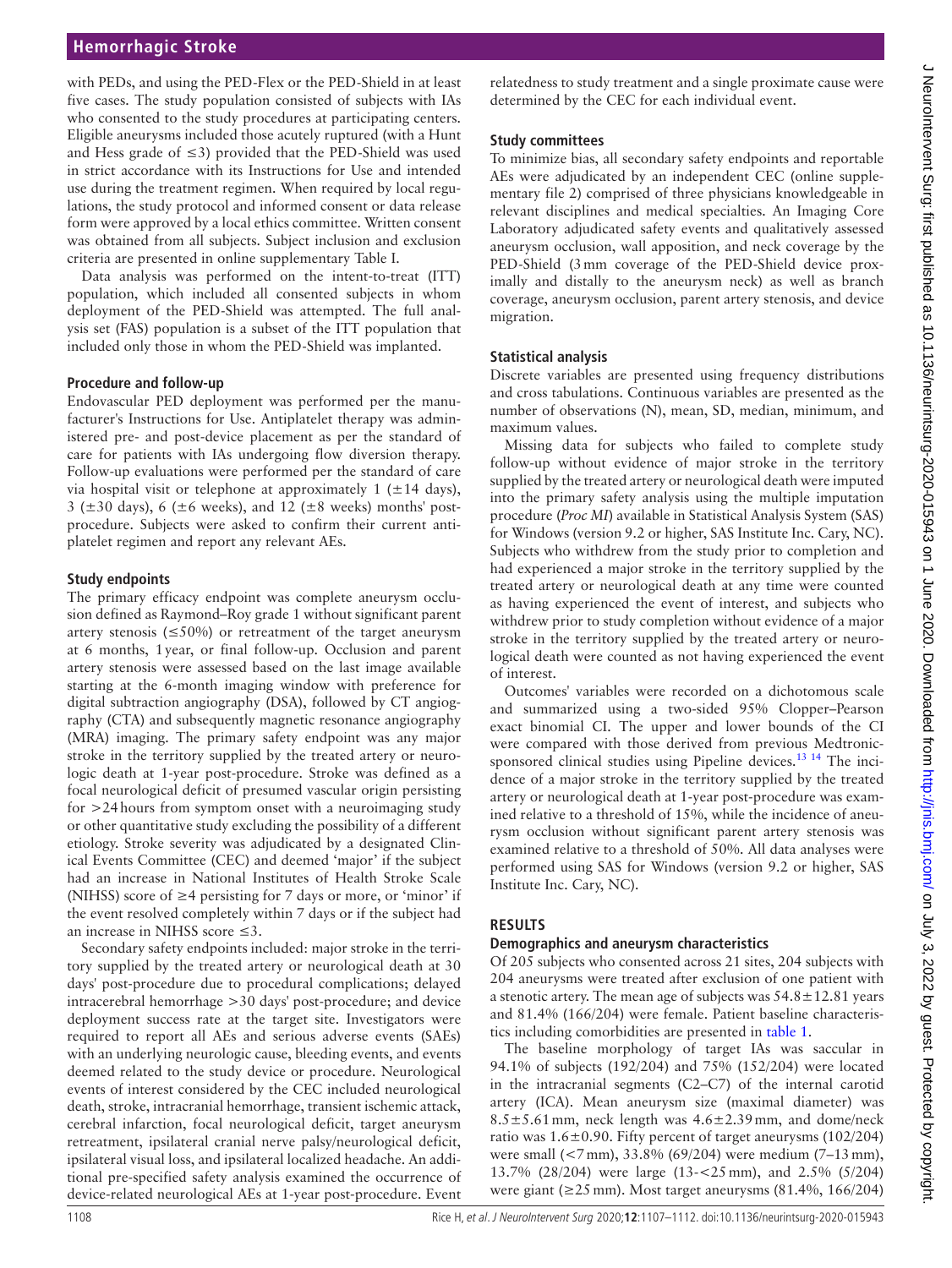**Characteristic Summary (n=204)**

| <b>Characteristic</b>                                                                                                          | Summary (n=204)  | Characteristic                        | Summary (n  |
|--------------------------------------------------------------------------------------------------------------------------------|------------------|---------------------------------------|-------------|
| Age (years)                                                                                                                    | $54.8 \pm 12.81$ | Aneurysm side                         |             |
| Female                                                                                                                         | 166 (81.3%)      | Right                                 | 95 (46.6%)  |
| Cigarette smoking                                                                                                              | 98 (48.0%)       | Left                                  | 100 (49.0%) |
| Currently                                                                                                                      | 45 (46.0%)       | Midline                               | $9(4.4\%)$  |
| Previous                                                                                                                       | 53 (54.1%)       | Parent artery location                |             |
| Comorbidities                                                                                                                  |                  | ACA                                   | $8(3.9\%)$  |
| Family history of stroke/TIA                                                                                                   | 26 (12.7%)       | A1 (origin to anterior communicating) | $3(1.5\%)$  |
| Hypertension                                                                                                                   | 89 (43.6%)       | A2 (distal to anterior communicating) | $5(2.5\%)$  |
| Controlled                                                                                                                     | 85 (95.5%)       | Anterior communicating artery         | 12 (5.9%)   |
| Uncontrolled                                                                                                                   | $4(4.5\%)$       | <b>MCA</b>                            | 16 (7.8%)   |
| <b>Diabetes</b>                                                                                                                | 15 (7.3%)        | M1 (origin to bifurcation)            | $2(1.0\%)$  |
| Type 1                                                                                                                         | $1(6.7\%)$       | M2 (distal to bifurcation)            | $1(0.5\%)$  |
|                                                                                                                                |                  | <b>MCA</b> bifurcation                | 13 (6.4%)   |
| Type 2                                                                                                                         | 14 (93.3%)       | ICA                                   | 155 (76.0%) |
| Hyperlipidemia                                                                                                                 | 44 (21.6%)       | C1 (cervical segment)                 | $2(1.0\%)$  |
| <b>Atrial fibrillation</b>                                                                                                     | $9(4.4\%)$       | C2 (petrous segment)                  | $1(0.5\%)$  |
| Cardiovascular disease                                                                                                         | $7(3.4\%)$       | C3 (lacerum segment)                  | $3(1.5\%)$  |
| Coronary heart disease                                                                                                         | $8(3.9\%)$       | C4 (cavernous segment)                | $8(3.9\%)$  |
| Subarachnoid hemorrhage (excluding rupture of target                                                                           | 19 (9.3%)        | C5 (clinoid segment)                  | 18 (8.8%)   |
| aneurysm)                                                                                                                      |                  | C6 (ophthalmic segment)               | 84 (41.2%)  |
| Multiple aneurysms present*                                                                                                    | 51 (25.0%)       | C7 (communicating segment)*           | 39 (19.1%)  |
| Additional aneurysm present in parent artery*                                                                                  | 25 (12.3%)       | Vertebral                             | 13 (6.4%)   |
| Data are n (%) or mean±SD.<br>*Core laboratory reported.                                                                       |                  | V4 (intradural)                       | 13 (6.4%)   |
|                                                                                                                                |                  | Aneurysm morphology                   |             |
|                                                                                                                                |                  | Saccular                              | 192 (94.1%) |
| were unruptured at the time of study enrollment, and 23.0%<br>$(47/204)$ were treated previously. The complete characteristics |                  | Fusiform                              | 10 (4.9%)   |
| of target aneurysms are summarized in table 2.                                                                                 |                  | Pseudo-aneurysm                       | $2(1.0\%)$  |
|                                                                                                                                |                  | <b>Runture status</b>                 |             |

# **Antiplatelet therapy**

<span id="page-2-0"></span>**Table 1** Patient baseline characteristics

A total of 195 (95.6%) subjects received antiplatelet therapy prior to study treatment ([online supplementary table II\)](https://dx.doi.org/10.1136/neurintsurg-2020-015943). Dual antiplatelet therapy (DAPT) was administered pre-procedure (≥7 days) in 29.2% (57/195) of subjects, on days 1–6 preprocedure in 53.3% (104/195), on the day of the procedure in 93.3% (182/195), and immediately prior to the procedure in 82.6% (161/195). Almost all subjects (99.0% [193/195]) received DAPT post-procedure, and of these, 20% (39/195) interrupted DAPT within 3 months and continued with SAPT (either aspirin [19.5%] or clopidogrel [0.5%]). Twelve percent (12.3% [24/195]) of subjects never interrupted DAPT during follow-up.

SAPT was administered pre-procedure ( $\geq$ 7 days) in 2.1% (4/195) of subjects, on days 1–6 pre-procedure in 4.6% (9/195), on the day of the procedure in 4.1% (8/195), and immediately pre-procedure in 6.7% (13/195). Only 1.0% (2/195) of subjects received SAPT post-procedure.

# **Procedure characteristics**

A total of 252 PED-Shield devices were implanted, with an average of  $1.1 \pm 0.5$  devices implanted per subject (online [supplementary table III\)](https://dx.doi.org/10.1136/neurintsurg-2020-015943). The majority of subjects (86.8% [177/204]) were implanted with a single PED-Shield device. In the remaining subjects, multiple devices were implanted to cover additional length by overlapping (39.1%, 9/23) or to achieve multiple layers for increased mesh density (21.7%, 5/23). Device implantation was unsuccessful in four patients.

| M2 (distal to bifurcation)                              | $1(0.5\%)$     |
|---------------------------------------------------------|----------------|
| <b>MCA</b> bifurcation                                  | 13 (6.4%)      |
| <b>ICA</b>                                              | 155 (76.0%)    |
| C1 (cervical segment)                                   | $2(1.0\%)$     |
| C2 (petrous segment)                                    | $1(0.5\%)$     |
| C3 (lacerum segment)                                    | 3(1.5%)        |
| C4 (cavernous segment)                                  | $8(3.9\%)$     |
| C5 (clinoid segment)                                    | 18 (8.8%)      |
| C6 (ophthalmic segment)                                 | 84 (41.2%)     |
| C7 (communicating segment)*                             | 39 (19.1%)     |
| Vertebral                                               | 13 (6.4%)      |
| V4 (intradural)                                         | 13 (6.4%)      |
| Aneurysm morphology                                     |                |
| Saccular                                                | 192 (94.1%)    |
| Fusiform                                                | 10 (4.9%)      |
| Pseudo-aneurysm                                         | $2(1.0\%)$     |
| Rupture status                                          |                |
| Unruptured                                              | 166 (81.4%)    |
| Ruptured                                                | 38 (18.1%)     |
| Previously treated                                      | 47 (23.0%)     |
| Coil embolization                                       | 44 (93.6%)     |
| Surgical clipping                                       | $2(4.3\%)$     |
| Other                                                   | $1(2.1\%)$     |
| Aneurysm measurement                                    |                |
| Aneurysm maximal diameter (mm)                          | $8.5 + 5.61$   |
| Small $(<7$ mm)                                         | 102 (50.0%)    |
| Medium (7 - < 13 mm)                                    | 69 (33.8%)     |
| Large (13 - < 25 mm)                                    | 28 (13.7%)     |
| Giant ( $\geq$ 25 mm)                                   | $5(2.5\%)$     |
| Dome width (mm)                                         | $7.3 + 5.01$   |
| Dome height (mm)                                        | $7.4 + 5.07$   |
| Aneurysm neck length (mm)                               | $4.6 \pm 2.39$ |
| Dome/neck ratio                                         | $1.6 + 0.90$   |
| Parent artery diameter proximal to target aneurysm (mm) | $3.7 \pm 0.74$ |
| Parent artery diameter distal to target aneurysm (mm)   | $3.2 \pm 0.62$ |

<span id="page-2-1"></span>**Table 2** Target aneurysm characteristics

Data are n (%) or mean±SD. Results are based on pre-procedure imaging assessed by the independent imaging core laboratory

\*C7 includes the carotid terminus.

Index procedure time, defined as the mean time from skin incision to skin closure, was  $100.5 \pm 92.02$  min and the mean cumulative fluoroscopy time was 36.1±27.98 min. Adjunctive devices were used in 29.8% of subjects (18.6% adjunctive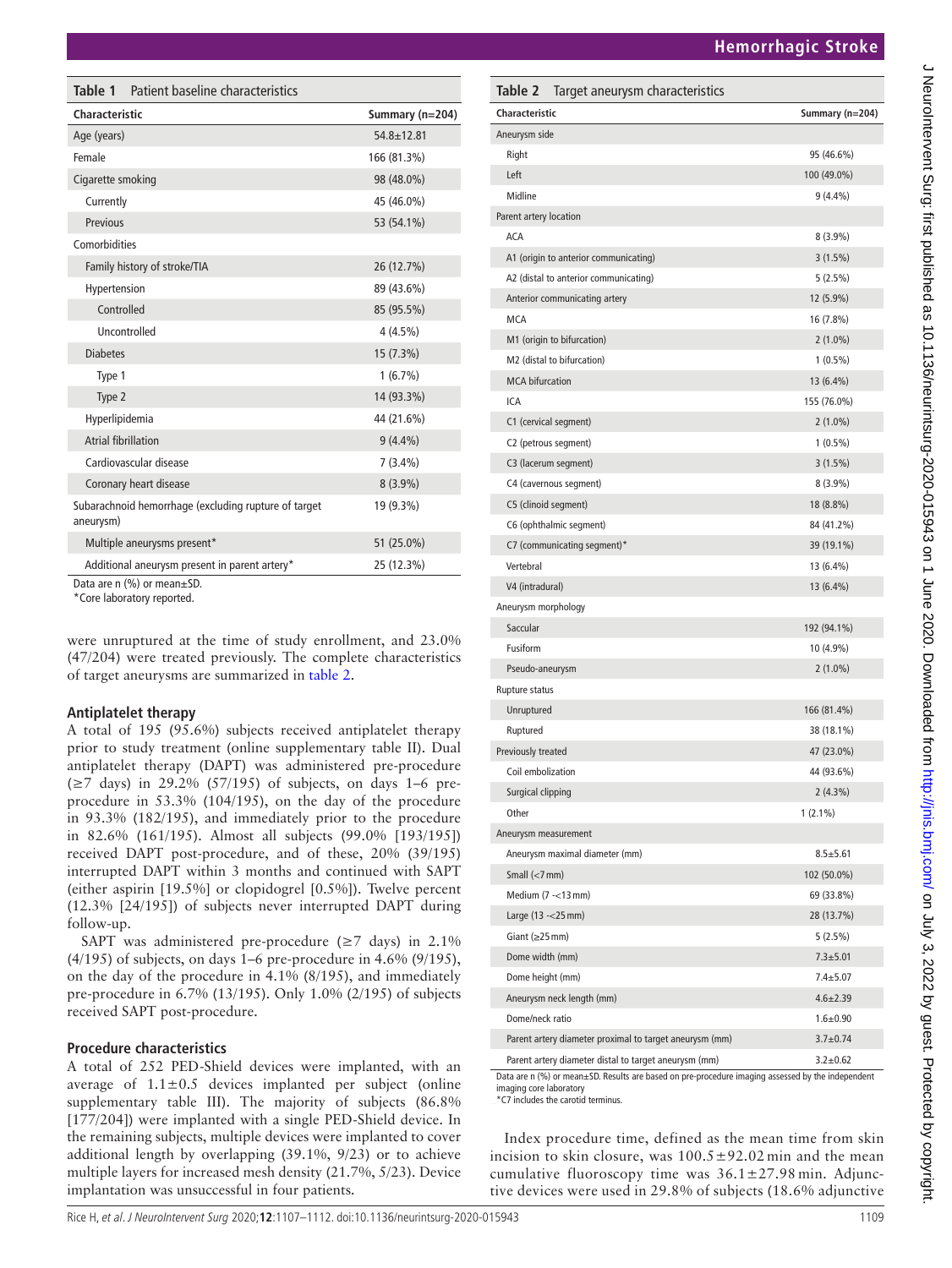<span id="page-3-0"></span>

| <b>Table 3</b> Primary effectiveness endpoint through 1 year post- |
|--------------------------------------------------------------------|
| procedure by aneurysm location (FAS population with observed data) |

| Primary effectiveness endpointt             | Rate*           | 95% CI                        |
|---------------------------------------------|-----------------|-------------------------------|
| All aneurysms                               | 143/200 (71.7%) | (65.0% to 77.7%)              |
| Intracranial ICA (C2-C7 including terminus) | 109/144 (75.7%) | (67.9% to 82.4%)              |
| Non-intracranial ICA                        | 28/45 (62.2%)   | (46.5% to 76.2%)              |
| C <sub>1</sub>                              | $1/2$ (50.0%)   | $(1.3\% \text{ to } 98.7\%)$  |
| Vertebral                                   | 8/13(61.5%)     | $(31.6\% \text{ to } 86.1\%)$ |
| MCA                                         | 7/13 (53.8%)    | $(25.1\% \text{ to } 80.8\%)$ |
| <b>ACA</b>                                  | $6/8$ (75.0%)   | (34.9% to 96.8%)              |
| AComm                                       | 6/9(66.7%)      | (29.9% to 92.5%)              |
|                                             |                 |                               |

Data are % (n/N). FAS population is n=200; representing the number of patients with follow-up information.

\*Numerator represents subjects who had complete aneurysm occlusion without significant parent artery stenosis (>=50%) at 1-year post-procedure or without re-treatment of the target aneurysm. Occlusion and stenosis are based on core laboratory data, and retreatment is based on site reported data.

†The primary effectiveness endpoint was assessed using the last adjudicated image at any time starting from day 141, unless the last image is a CTA and there is a DSA within 90 days prior to the CTA, in which case the DSA was used, or the last image is an MRA and there was a DSA or CTA within 90 days prior to the MRA, in which case the DSA or CTA was used. If both existed, DSA was preferred over CTA. ACA, anterior cerebral artery; AComm, anterior communicating artery; ICA, internal carotid artery; MCA, middle cerebral artery.

coiling and 10.8% adjunctive balloon). Resheathing was performed for 19.4% (49/252) of devices. The most common reasons for resheathing were repositioning (49.0%, 24/49), distal braid opening (24.5%, 12/49), and delivery technique (14.3%, 7/49).

## **Post-procedure aneurysm status**

Complete wall apposition of the PED-Shield device as adjudicated by the Imaging Core Laboratory analysis was achieved in 93.1% (190/204) of subjects. Coverage of the entire aneurysm neck was documented in 97.5% (199/204) of subjects. None of the five subjects without complete neck coverage underwent retreatment. Complete stasis was achieved in 10.8% (22/204) of subjects, significant stasis in 52.5% (107/204), and no disruption of inflow jet in 36.8% (75/204). Complete occlusion of the target aneurysm was achieved in 1.0% (2/204) and residual aneurysm was observed in 99.0% (202/204) of subjects.

# **Effectiveness endpoint**

The primary effectiveness endpoint was evaluated in the FAS population (n=200) [\(table](#page-3-0) 3). In this population, one (0.05%) subject required retreatment and 188 (94.0%) had evaluable images. Data for 11 subjects required multiple imputation. The primary effectiveness endpoint success criterion was met in 71.7% of subjects (95%CI: 64.95% to 77.74%). Evaluable imaging was available for 188 subjects through 1year, and an additional one subject had retreatment, thus a total of 189 subjects had evaluable effectiveness endpoint data. A total of 27.5% (52/189) of subjects failed to meet the primary effectiveness endpoint due to the presence of residual aneurysm (20.2%, 38/188), residual neck (4.8%, 9/188), stenosis >50% (1.1%,  $2/188$ ), and target aneurysm re-treatment  $(2.1\%, 4/189)$ . The lower bound of the 95%CI was 65.0%, which was above the prespecified threshold of 50%. Thus, the primary effectiveness threshold was met.

<span id="page-3-1"></span>**Table 4** Post-procedure target aneurysm occlusion at 1 year and last follow-up post-procedure (ITT population with observed data)

|                    | 6 Month*       | 12 Month*     | Last follow upt |
|--------------------|----------------|---------------|-----------------|
| Complete occlusion | 92/130 (70.8%) | 61/79 (77.2%) | 141/188 (75.0%) |
| Residual neck      | 7/130 (5.4%)   | $4/79(5.1\%)$ | 9/188 (4.8%)    |
| Residual aneurysm  | 31/130 (23.8%) | 14/79 (17.7%) | 38/188 (20.2%)  |
|                    |                |               |                 |

Data are % (n/N). ITT population is n=204, representing the number of patients with follow-up information.

\*6months ( $\pm$ 6 weeks), 1 year ( $\pm$ 8 weeks).

†The last adjudicated image at any time starting from day 141, unless the last image is a CTA and there was a DSA within 90 days prior to the CTA, in which case the DSA was used, or the last image was a MRA and there was a DSA or CTA within 90 days prior to the MRA, in which case the DSA or CTA was used. If both existed, DSA was preferred over CTA.

The primary effectiveness endpoint was also analyzed by aneurysm location. Complete occlusion without significant parent artery stenosis or retreatment at 1- year post-procedure was achieved in 75.7% (109/144) of subjects with intracranial ICA aneurysms and 62.2% (28/45) of subjects with non-ICA aneurysms.

In the ITT population, complete aneurysm occlusion was achieved in 70.8% (92/130) of subjects at 6 months and 77.2% (61/79) at 1year, or 75.0% (141/188) at last available follow-up. Two subjects died prior to 1-year follow-up. A summary of postprocedure aneurysm occlusion data is presented in [table](#page-3-1) 4. The secondary effectiveness endpoint (deployment success at the target site) was observed in 98.0% (200/204) subjects.

# **Safety endpoints**

A summary of AEs through 1-year post-procedure is presented in [online supplementary table IV.](https://dx.doi.org/10.1136/neurintsurg-2020-015943) During 1-year follow-up, 139 AEs were reported in 90/204 (44.1%) subjects. Of these, 41 were serious in 36/204 (17.6%) subjects and 98 were nonserious in 71/204 (34.8%) subjects. A total of 21 device-related neurological AEs were reported in 20/204 (9.8%) subjects during this period. Per CEC adjudication, there was a 48% (98/204) incidence of AEs with a total of 155 AEs observed over the 1-year follow-up period. Of these, 58 AEs in 21.6% (44/204) of subjects were considered serious and 97 AEs in 36.3% (74/204) of subjects were considered non-serious.

CEC-adjudicated neurological events of interest in the ITT population are presented in [online supplementary table V.](https://dx.doi.org/10.1136/neurintsurg-2020-015943) Three subjects with missing data required imputation. The primary safety endpoint occurred in 3.2% of subjects during the study. The upper bound of the 95%CI was 6.7%, which was below the prespecified threshold of 15.0%: therefore, the primary safety endpoint of the study was met.

Six subjects (2.9%) experienced a major stroke in the territory supplied by the treated artery, two (1.0%) of which led to neurological death. Three strokes were ischemic (thromboembolic) in etiology; two of these subjects received pre- and post-procedure DAPT (clopidogrel and aspirin); and one subject only received SAPT with abciximab on the day of the procedure. One subject who experienced hemorrhagic conversion of ischemic infarct received pre-procedure DAPT with clopidogrel and aspirin (plus ticagrelor for 2 days' pre-procedure) and post-procedure DAPT with ticagrelor and aspirin. For the remaining two cases of stroke, one subject received pre- and post-procedure SAPT (prasugrel) and the other received pre-procedure SAPT (clopidogrel), day-of platelet pool and aspirin, and post-procedure DAPT (clopidogrel and aspirin). Five of the major stroke events occurred in subjects with target saccular aneurysms in the ICA (C2 to C7) and one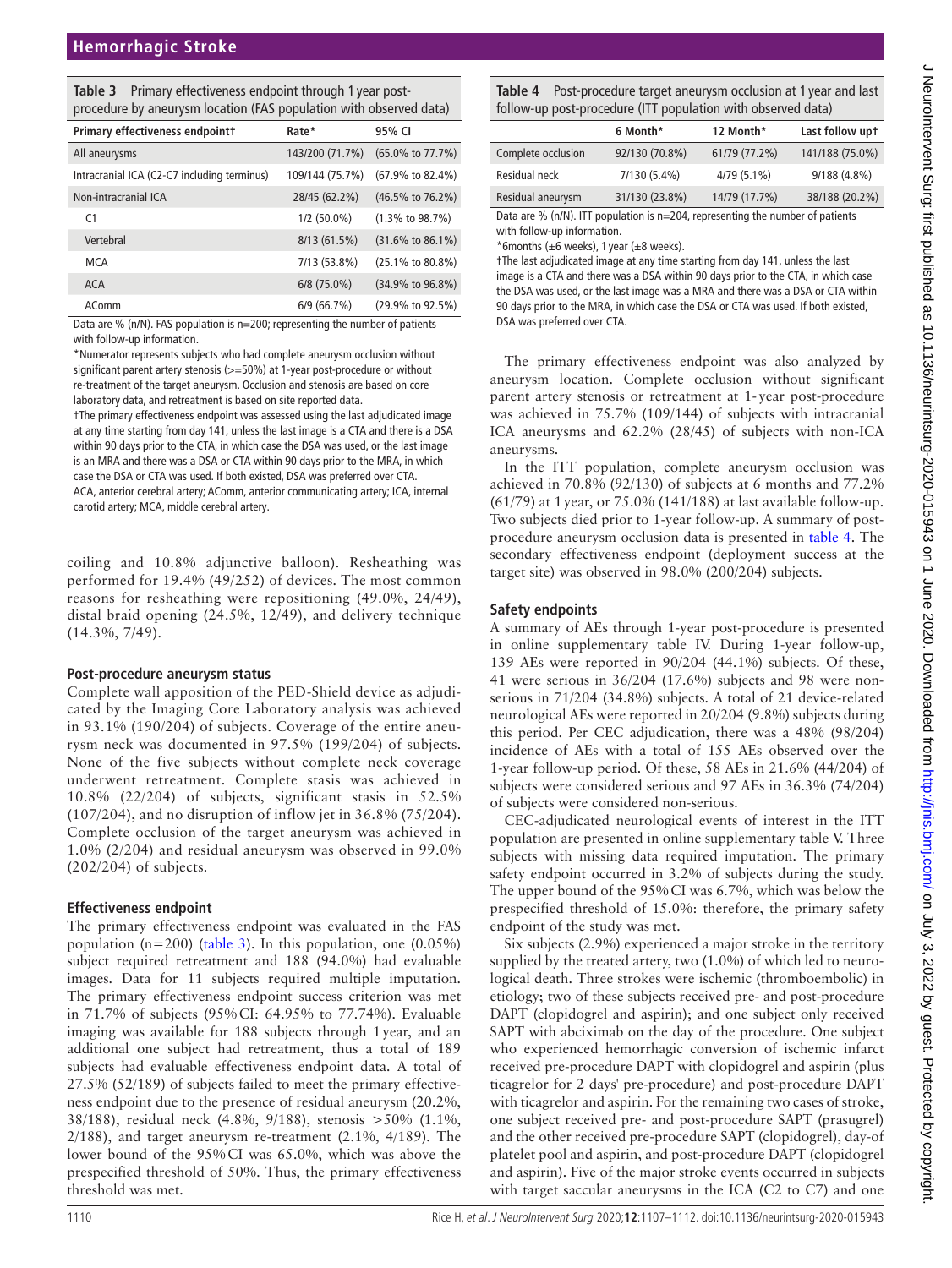subject had a target aneurysm in the bifurcation segment of the middle cerebral artery.

Stroke (major and minor) was the most common event in the periprocedural (Day 0, 2.0% [4/204]) and acute periods (Days 1–30, 4.4% [9/204]), while target aneurysm retreatment was the most common event in the delayed period (Days 31–365, 1.5% [3/204]). No multiple imputation was performed for the secondary safety endpoints. No subjects experienced an intracerebral hemorrhage >30 days' post-procedure.

Details of CEC-adjudicated device-related SAEs are presented in [online supplementary table VI.](https://dx.doi.org/10.1136/neurintsurg-2020-015943) A total of 19 device-related SAEs occurred in 17/204 (8.3%) subjects during 1-year follow-up. Of these, seven SAEs in 7/204 (3.4%) subjects were observed during the peri-procedural period (Day 0), nine SAEs in 8/204 (3.8%) subjects during the acute period (Days 1–30), and three SAEs in 3/204 (1.5%) subjects during the delayed period (Days 31–365).

A total of 40 SAEs in 33/204 (16.2%) subjects were adjudicated as procedure-related by the CEC. Of these, 13 SAEs in 12/204 (5.9%) subjects occurred during the peri-procedural period (Day 0), 25 SAEs in 22/204 (10.8%) subjects during the acute period (Days 1–30), and two SAEs in 2/204 (1.0%) subjects during the delayed period (Days 31–365). Details of CEC adjudicated procedure-related SAEs are presented in [online](https://dx.doi.org/10.1136/neurintsurg-2020-015943)  [supplementary table VII.](https://dx.doi.org/10.1136/neurintsurg-2020-015943)

## **Discussion**

The SHIELD study examined the safety and effectiveness of the PED-Shield with 1year of follow-up data in a large patient cohort and in a real-world, post-market setting. Treatment of IAs with the PED-Shield resulted in high rates of complete occlusion of the target aneurysm with low morbidity, mortality, target aneurysm rupture, and target aneurysm retreatment. Furthermore, both of the *a priori*-specified two-sided 95%CI thresholds for the primary safety and efficacy endpoints were met, suggesting that the PED-Shield is a safe and effective device for IA treatment.

This study resulted in a high rate of successful deployment and low mean number of devices deployed per aneurysm, in agreement with the PFLEX study, $^{20}$  $^{20}$  $^{20}$  and studies using the second-generation PED device.<sup>[21 22](#page-5-7)</sup> The use of fewer devices has been associated with a lower rate of complications with  $\text{PED}$ , $^{21}$  highlighting the importance of optimized deployments systems and training by the neurointerventionalist.

High rates of complete occlusion (70.8% and 77.2% at 6 months and 1year, respectively) and low rate of retreatment (0.05%) among subjects treated with the PED-Shield in the present study are comparable to two previous studies of the PED-Shield: the PFLEX study, which reported complete aneurysm occlusion in 82% of subjects at 1year and no target aneurysm recurrence or retreatment after complete occlusion, $^{23}$  $^{23}$  $^{23}$  and an observational study that noted complete aneurysm occlusion in 79.7% and 85.3% of cases at 6months and 1year, respectively.<sup>24</sup> Our findings are also consistent with reports evaluating previous generations of the PED, which indicated complete occlusion rates ranging from 73.6% to 78.6% at 6 months and from 78.9% to 86.8% at 1 year.<sup>[25](#page-5-10)</sup> Additionally, studies of similar aneurysm sizes including the PREMIER $14$  and IntrePED studies $15$ reported target aneurysm retreatment rates at 1year of 2.9% and 1.9%, respectively. Slightly lower complete occlusion rates in the SHIELD study compared with previous studies might be attributed to the real-world, post-market nature of the data, as well as differences in inclusion criteria, number of patients with

risk factors, aneurysm characteristics, and operator or centerspecific factors.

The occurrence of major stroke (ischemic or hemorrhagic), neurologic morbidity, and neurologic death at 30 days and 1-year post-procedure in the SHIELD study are consistent with reports of no major stroke or neurologic death and a neurological complication rate of 6.6% at 1-year post-procedure in the PFLEX study.<sup>[20 23](#page-5-6)</sup> Moreover, the safety endpoints in the present study are comparable with findings from previous studies using earlier versions of the PED device.<sup>12 14 15</sup> The PREMIER study reported a major stroke rate of 2.1% and neurologic death <1% at 1 year.<sup>[14](#page-5-11)</sup> Major neurologic morbidity and mortality rates were 5.6%, 8.4%, and 6.8% in the PUFS trial, $^{13}$  International Retro-spective Study of the Pipeline Embolization Device (IntrePED),<sup>[15](#page-5-12)</sup> and Aneurysm Study of Pipeline in an Observational Registry  $(ASPIRe),<sup>12</sup>$  respectively. The overall CEC-adjudicated rate of SAEs in the SHIELD study was 21%: however, the rate of device-related SAEs was only 8.3%. These rates are lower than those reported in the PUFS trial (41% and 20%, respectively)<sup>[13](#page-5-5)</sup> and may be in part related to the inclusion of patients with risk factors in order to provide a real-world context.

Since the metal structure of flow diverters has been thought to increase thrombogenicity,  $2^{6}$   $27$  low overall rates of neurologic morbidity and mortality reported in this study and previous studies implementing Shield Technology may be in part related to the non-thrombogenic phosphorylcholine device coating.<sup>16-19</sup> One recent study evaluated the safety and thrombogenicity of the PED-Shield in patients with aneurysmal subarachnoid hemorrhage receiving SAPT.<sup>[28](#page-5-14)</sup> Although the cohort was small (14 patients), complete or near-complete occlusion was attained in 12 subjects and there were no ischemic or hemorrhagic complications in patients who received a post-operative heparin infusion. $28$  In the PFLEX study, there were no procedural or periprocedural thromboembolic events, but one patient (2%) experienced a thromboembolic event at  $1$  year.<sup>23</sup> A more recent study in 41 patients with 44 unruptured cerebral aneurysms reported no thromboembolic or hemorrhagic events during procedures, one periprocedural thromboembolic event (2.4%) in a patient who also had atrial fibrillation, and no thromboem-bolic events during follow-up.<sup>[29](#page-5-15)</sup> In the present study, there were three thromboembolic events during follow-up, resulting in an event rate of 1.5%, consistent with previous reports and much lower than thromboembolic event rates of up to 6.5% reported for previous-generation PEDs.<sup>[15 30](#page-5-12)</sup> Taken together, these findings support low thrombogenicity and improved safety of the PED-Shield relative to its predecessors.

A main limitation of the SHIELD study was a single-arm design and lack of a direct comparator. A second important limitation was that the majority of aneurysms were located in the ICA. Other areas of the cerebral vasculature need to be evaluated separately since aneurysms of the ICA have a lower risk of complications compared with those located elsewhere in the anterior circula-tion.<sup>[20](#page-5-6)</sup> Third, the majority of aneurysms had an average size of <13mm and a mean dome to neck ratio of <2.0, such that the findings of the SHIELD study may not be generalizable to large and giant aneurysms or wide-necked aneurysms (dome to neck ratio  $>2.0$ ). Finally, it is noteworthy that follow-up (and therefore adverse event reporting) was performed in accordance with standard clinical practice at each respective center: accordingly, there was no single follow-up structure or timetable. Although we attempted to mitigate this issue by reporting follow-up at 6 months, 12 months, and last follow-up, this may nonetheless have introduced some bias into the study findings. An important strength of the study lies in its prospective, multicenter design